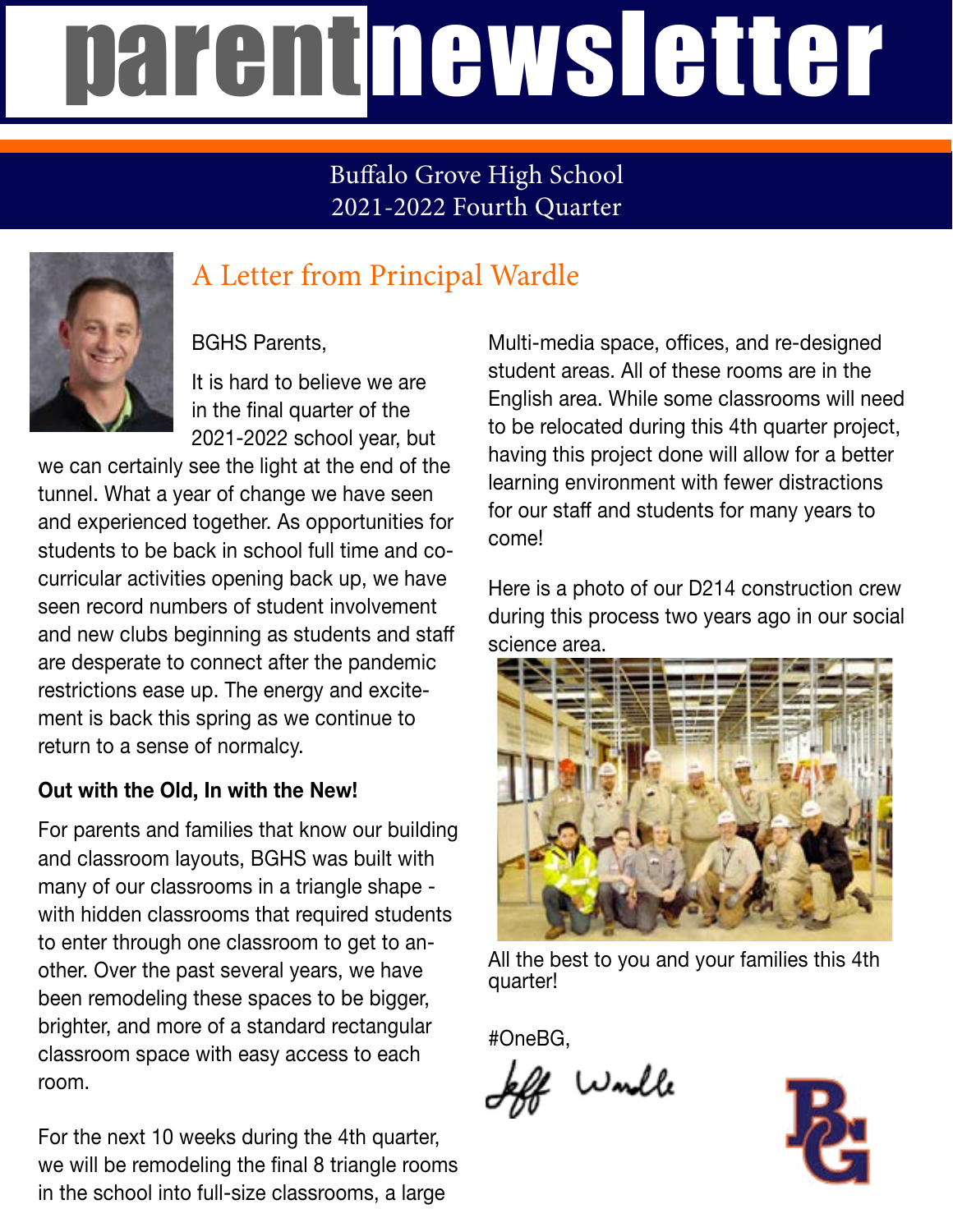# parentnewsletter

#### Buffalo Grove High School 2021-2022 Fourth Quarter

### CLICK ON AN IMAGE BELOW TO JUMP TO THAT PAGE



District 214 2022-23 Calendar



Bell Schedule and Blue & Orange Calendar



Class of 2022 Graduation News



Summer School



Student Services News



News from the Health Office



Assessment Center News



National Honor Society



Class of 2017 Temporary Records





Comfort Closet Buffalo Grove Parent Association (BGPA)



Bison Boosters